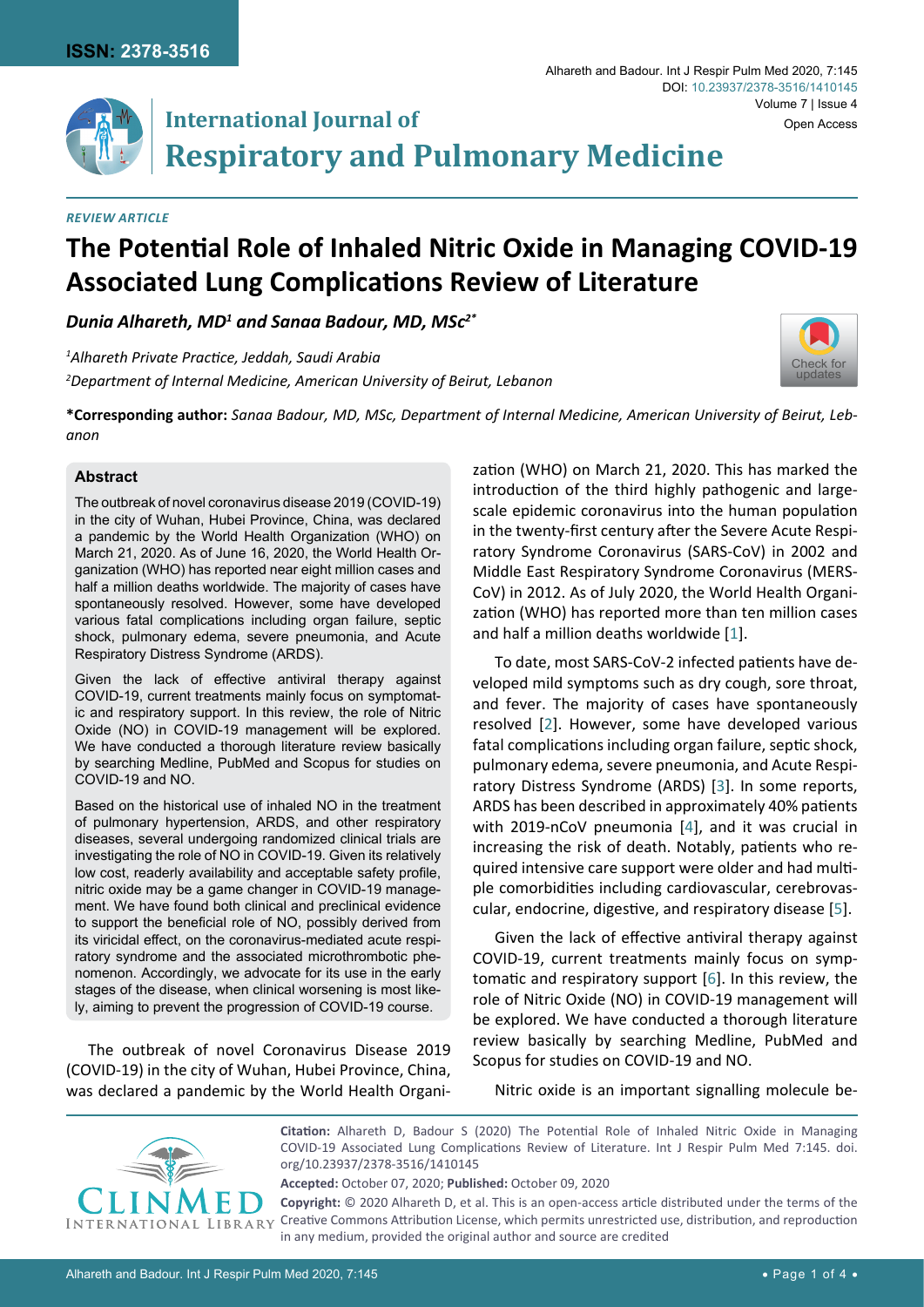tween cells and is involved in a wide range of processes [[7](#page-2-6),[8\]](#page-2-7). Inhalation of NO leads to selective dilatation of pulmonary vessels in ventilated lung parenchyma and may thus improve arterial oxygenation and blunt pulmonary hypertension [[9](#page-2-8)]. In addition, antimicrobial activity of NO has been described for several bacteria, protozoa and for some viruses [\[8](#page-2-7),[10](#page-2-9),[11](#page-2-10)].

Up to date, there are no studies that describe the use of pulmonary vasodilators, including Nitric Oxide, in COVID-19 patients [[12\]](#page-2-11). In studying the role of NO in Severe Acute Respiratory Syndrome Coronavirus (SARS CoV) *in vitro*, Akerstrom, et al. demonstrated that NO specifically inhibited the replication cycle of SARS Co, most probably during the early steps of infection, suggesting an antiviral effect of NO [\[13](#page-2-12)]. A pilot study in 2004, during the SARS CoV outbreak, showed that lowdose inhaled NO could shorten the time of ventilatory support for patients infected with SARS-CoV [\[14](#page-3-12)]. In the mentioned study, inhaled NO improved arterial oxygenation and enabled the reduction of inspired oxygen therapy [\[14](#page-3-12)]. In addition, chest radiography showed decreased lung infiltrates, and the physiological effects remained even after termination of inhaled NO therapy, suggesting, not only a pulmonary vasodilator effect of inhaled NO, but also an effect on SARS [\[14](#page-3-12)]. A Cochrane review [\[15](#page-3-13)] identified 13 RCTs (1243 patients) on inhaled nitric oxide in ARDS; this treatment showed no significant effect on mortality and an increased risk of kidney injury, but resulted in a transient improvement in oxygenation. No study, however, has assessed the use of inhaled nitric oxide as a "rescue" therapy [\[15\]](#page-3-13). Given the possible harm from inhaled nitric oxide and the absence of a clear mortality benefit, recently published guidelines [\[12](#page-2-11)] on the management of critically ill adults with Coronavirus Disease 2019 issued a strong recommendation against the routine use of nitric oxide in patients with ARDS. However, the guidelines recommend a trial of inhaled nitric oxide as a "rescue" therapy, after trying other options, in view of the finding of improved oxygenation [\[12\]](#page-2-11). The guidelines further caution that if inhaled nitric oxide is used without a good response in terms of oxygenation, it should be tapered off to avoid rebound pulmonary vasoconstriction that can occur with prolonged use and abrupt discontinuation [\[12](#page-2-11)].

However, even though it can meet the ARDS Berlin definition [[16\]](#page-3-14), Gattinoni and colleagues [[17\]](#page-3-0) suggest that the COVID-19 pneumonia is a specific disease with peculiar phenotypes. Mainly, it is characterized by the dissociation between the severity of the hypoxemia and the maintenance of relatively good respiratory mechanics. Accordingly, the authors propose the presence of two types of patients (non-ARDS, type 1, and ARDS, type 2) with different pathophysiology [[17](#page-3-0)]. Consequently, the oxygenation response to NO is variable. The COVID-19 pneumonia appears to interfere with the vascular regulation up to complete loss of vascular tone. While evidence is still lacking, Gattinoni, et al. suggest that Nitric oxide should not work in fully vasoplegic patients (non-ARDS, type 1) but could possibly work in patients in which pulmonary hypertension is more likely (ARDS, type 2) [[17\]](#page-3-0).

In a recently published consensus report by Ryan, et al. [[18\]](#page-3-1) on the care of patients with Pulmonary Arterial Hypertension (PAH) during the COVID-19 pandemic, the authors suggest that in patients with shock, related or unrelated to COVID-19, PAH-specific therapies should be continued during hospitalization and patients unable to tolerate oral or inhaled medications may need to be transitioned from oral to intravenous medications to get through severity of a COVID-19 infection [\[19](#page-3-2)]. The authors state that it is important to consider Nitric Oxide (NO) during clinical decompensation in lieu of agents that have the potential to lower blood pressure [[18\]](#page-3-1).

On a different note, the incidence of cardiovascular symptoms in patients with COVID-19 was reported to be high, owing to the systemic inflammatory response and immune system disorders during disease progression [[20](#page-3-3)]. The proposed underlying mechanisms include ACE2-related signalling pathways and the cytokine storm triggered by an imbalanced response by type 1 and type 2 T helper cells [[2](#page-2-1),[21](#page-3-4)]. It was further postulated that pulmonary thrombosis may further complicate the course of 2019‐nCoV pneumonia via a prothrombotic endothelial dysfunction [[22](#page-3-5)]. This may cause activation of cytokine‐producing monocytes, such as interleukin 6 and tumor necrosis factor, which in turn induce activation of the endothelial cells and tissue factors that triggers the blood coagulation cascade [[23\]](#page-3-6). While the activation of blood coagulation is essential in counteracting viral infections along with the immune system trapping viruses by forming a fibrin network [[24\]](#page-3-7), a massive inflammatory and coagulative response is dangerous because it can lead to a local thrombosis in the lungs [\[25\]](#page-3-8). Furthermore, this severe acute inflammation induces a local consumption coagulopathy, i.e. Disseminated Intravascular Coagulopathy (DIC), resulting in ARDS [[22](#page-3-5)]. ARDS may be associated with pulmonary vascular microthrombosis [\[26\]](#page-3-9).

It has been suggested that preemptive enhancement of whole-body NO tone may specifically maintain tonic inhibitory NO tone as a novel approach to lessen deleterious physiological conditions associated with viral infection, including SARS-COV-2, and rampant proinflammatory processes [\[27](#page-3-10)].

Horn, et al. questioned whether pulmonary arterial hypertension patients are at lower risk from severe COVID-19 infection [\[28](#page-3-11)]. They analyzed a very small sample size of 13 COVID-19 and PAH preliminary cases reported (acquired from the Pulmonary Hypertension Clinicians and Researchers Network to Date), and found generally tolerable symptoms, relatively early recovery and only one reported death. The authors suggested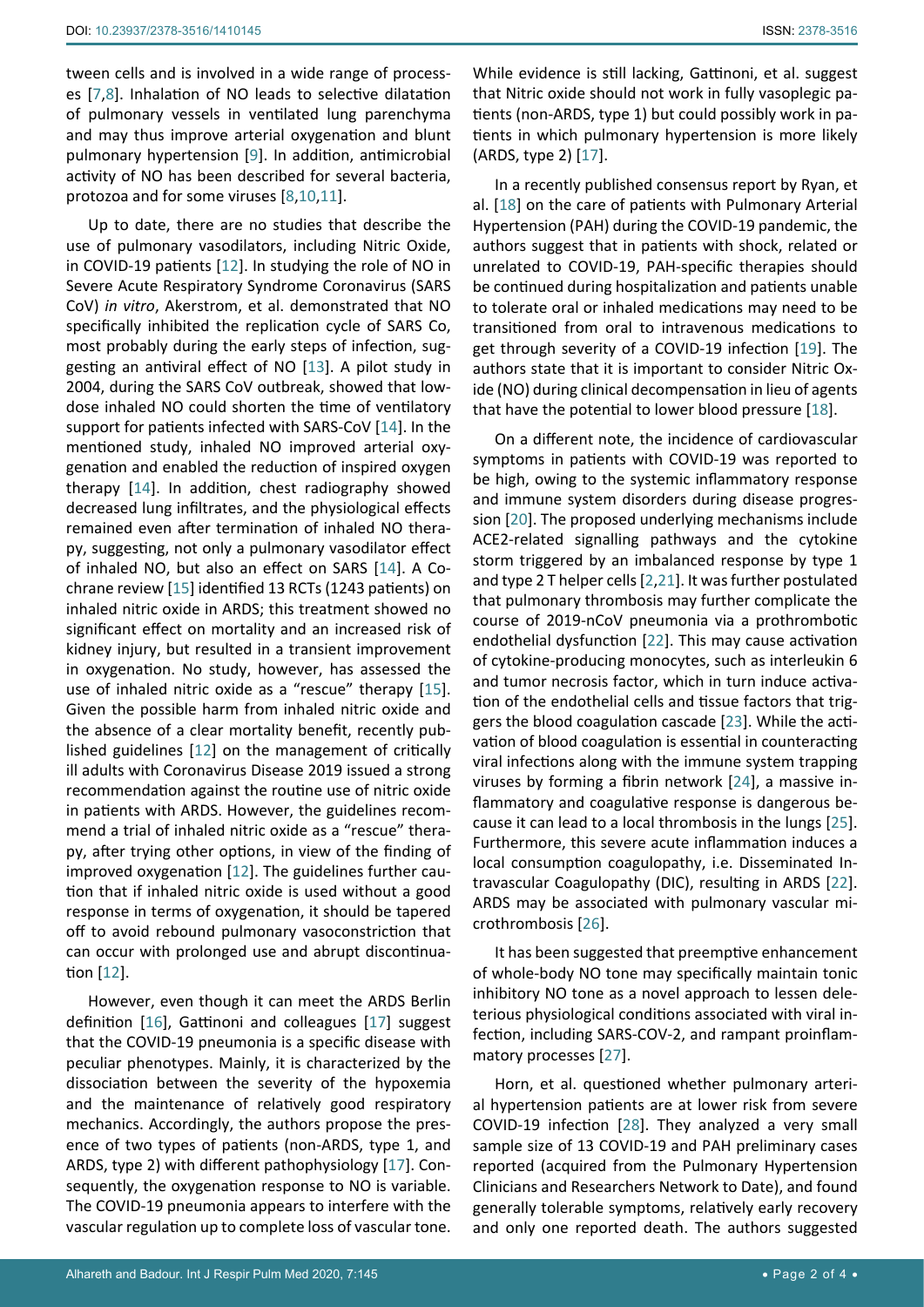that the paradoxically pre-existing pulmonary vasculopathy and/or PAH-specific medications somehow may be protective for these otherwise high-risk patients [\[28](#page-3-11)]. The authors concluded that it is possible that these PAH-specific medications, including nitric oxide, may offer a protective benefit in COVID-19 patients through mediation of pulmonary vasodilatation, anti-proliferation and antithrombotic effect. Fernandes, et al. however, claim that these assumptions were based on little data at an early stage of the pandemic in the US, and the resulting speculations could mislead and put PAH patients at higher risk [\[29\]](#page-3-15).

In discussing some of the pearls that have been provided by health professionals in Italy, the UK, and US, and that are based on anecdotal experience, Marcos, et al. [\[30](#page-3-16)] reported that many centers use inhaled nitric oxide and prostacyclin with good effect. However, tachyphylaxis with nitric oxide is usually seen after 4-5 days [[30\]](#page-3-16).

Finally, to complete this review, it is worth mentioning an interesting case report by Zamanian and colleagues [\[31\]](#page-3-17), of a patient with Pulmonary Arterial Hypertension (PAH) who was treated remotely in an ambulatory setting with inhaled Nitric Oxide (iNO). This patient with well-controlled vasoreactive PAH lived in a remote area. After being diagnosed with COVID-19, she experienced symptoms of worsening breathlessness. In light of her prior confirmed responsiveness to iNO, and considering her concerns about travelling the long distance to establish care, the care givers established a plan to support her with an ambulatory iNO system while monitoring her symptoms, vital signs, and functional capacity remotely. The patient had rapid and sustained improvement in her 6-minute walk distance, as assessed by her caregiver, and symptom score, and she recovered over several days without having to engage emergency department or hospital care. Alvarez, et al. reflected on this case reports when discussing home NO therapy for COVID-19 [[32\]](#page-3-18).

Based on the historical use of inhaled NO in the treatment of pulmonary hypertension, ARDS, and other respiratory diseases, several undergoing randomized clinical trials are investigating the role of NO in COVID-19 [[33](#page-3-19),[34\]](#page-3-20). Given its relatively low cost, readerly availability and acceptable safety profile, nitric oxide may be a game changer in COVID-19 management. In conclusion, both clinical and preclinical evidence, support the beneficial role of NO, possibly derived from its viricidal effect, on the coronavirus-mediated acute respiratory syndrome and the associated microthrombotic phenomenon. Accordingly, we advocate for its use in the early stages of the disease, when clinical worsening is most likely, aiming to prevent the progression of COVID-19 course.

### **Author Contributions**

Dr. Alharith has come up with the original idea of this

review, and participated in writing the manuscript and revising the final version. Dr. Badour has done the literature search and participated in writing the manuscript.

## **Role of the Funding Source**

This work was a personal initiative by Dr. Alharith and Dr. Badour, where no funding was needed. For the purpose of literature search, Dr. Badour used her credentials as a student and staff member at the American University of Beirut to obtain access to main search engines and medical journals.

### **Conflict of Interest**

Dr. Alharith and Dr. Badour report no conflict of interest.

#### **References**

- <span id="page-2-0"></span>1. [Coronavirus disease \(COVID-19\) weekly epidemiological](https://www.who.int/emergencies/diseases/novel-coronavirus-2019/situation-reports)  [update and weekly operational update.](https://www.who.int/emergencies/diseases/novel-coronavirus-2019/situation-reports)
- <span id="page-2-1"></span>2. [Huang C, Wang Y, Li X, Ren L, Zhao J, et al. \(2020\) Clinical](https://www.thelancet.com/journals/lancet/article/PIIS0140-6736(20)30183-5/fulltext)  [features of patients infected with 2019 novel coronavirus in](https://www.thelancet.com/journals/lancet/article/PIIS0140-6736(20)30183-5/fulltext)  [Wuhan, China. The Lancet 395: 497-506.](https://www.thelancet.com/journals/lancet/article/PIIS0140-6736(20)30183-5/fulltext)
- <span id="page-2-2"></span>3. [Chen N, Zhou M, Dong X, Qu J, Gong F, et al. \(2020\) Ep](https://www.thelancet.com/journals/lancet/article/PIIS0140-6736(20)30211-7/fulltext)[idemiological and clinical characteristics of 99 cases of](https://www.thelancet.com/journals/lancet/article/PIIS0140-6736(20)30211-7/fulltext)  [2019 novel coronavirus pneumonia in Wuhan, China: A de](https://www.thelancet.com/journals/lancet/article/PIIS0140-6736(20)30211-7/fulltext)[scriptive study. The Lancet 395: 507-513.](https://www.thelancet.com/journals/lancet/article/PIIS0140-6736(20)30211-7/fulltext)
- <span id="page-2-3"></span>4. [Wu C, Chen X, Cai Y, Zhou X, Xu S, et al. \(2020\) Risk](https://pubmed.ncbi.nlm.nih.gov/32167524/)  [factors associated with acute respiratory distress syndrome](https://pubmed.ncbi.nlm.nih.gov/32167524/)  [and death in patients with coronavirus disease 2019 pneu](https://pubmed.ncbi.nlm.nih.gov/32167524/)[monia in Wuhan, China. JAMA Intern Med 180: 934-943.](https://pubmed.ncbi.nlm.nih.gov/32167524/)
- <span id="page-2-4"></span>5. [Sohrabi C, Alsafi Z, O'Neill N, Khan M, Kerwan A, et al.](https://pubmed.ncbi.nlm.nih.gov/32112977/)  [\(2020\) World Health Organization declares global emer](https://pubmed.ncbi.nlm.nih.gov/32112977/)[gency: A review of the 2019 novel coronavirus \(COVID-19\).](https://pubmed.ncbi.nlm.nih.gov/32112977/)  [Int J Surg 76: 71-76.](https://pubmed.ncbi.nlm.nih.gov/32112977/)
- <span id="page-2-5"></span>6. [Guo YR, Cao QD, Hong ZS, Tan YY, Chen SD, et al. \(2020\)](https://pubmed.ncbi.nlm.nih.gov/32169119/)  [The origin, transmission and clinical therapies on coronavi](https://pubmed.ncbi.nlm.nih.gov/32169119/)[rus disease 2019 \(COVID-19\) outbreak-an update on the](https://pubmed.ncbi.nlm.nih.gov/32169119/)  [status. Mil Med Res 7: 1-10.](https://pubmed.ncbi.nlm.nih.gov/32169119/)
- <span id="page-2-6"></span>7. [Boucher J, Moali C, Tenu J \(1999\) Nitric oxide biosynthesis,](https://pubmed.ncbi.nlm.nih.gov/10484661/)  [nitric oxide synthase inhibitors and arginase competition for](https://pubmed.ncbi.nlm.nih.gov/10484661/)  [L-arginine utilization. Cell Mol Life Sci 55: 1015-1028.](https://pubmed.ncbi.nlm.nih.gov/10484661/)
- <span id="page-2-7"></span>8. [Pope M, Marsden P, Cole E, Sloan S, Fung L, et al. \(1998\)](https://jvi.asm.org/content/72/9/7084)  [Resistance to murine hepatitis virus strain 3 is dependent](https://jvi.asm.org/content/72/9/7084)  [on production of nitric oxide. J Virol 72: 7084-7090.](https://jvi.asm.org/content/72/9/7084)
- <span id="page-2-8"></span>9. [Rossaint R, Falke KJ, Lopez F, Slama K, Pison U, et al.](https://pubmed.ncbi.nlm.nih.gov/8357359/)  [\(1993\) Inhaled nitric oxide for the adult respiratory distress](https://pubmed.ncbi.nlm.nih.gov/8357359/)  [syndrome. N Engl J Med 328: 399-405.](https://pubmed.ncbi.nlm.nih.gov/8357359/)
- <span id="page-2-9"></span>10. [Lane TE, Paoletti AD, Buchmeier MJ \(1997\) Disassociation](https://www.ncbi.nlm.nih.gov/pmc/articles/PMC191327/)  [between the in vitro and in vivo effects of nitric oxide on a](https://www.ncbi.nlm.nih.gov/pmc/articles/PMC191327/)  [neurotropic murine coronavirus. J Virol 71: 2202-2210.](https://www.ncbi.nlm.nih.gov/pmc/articles/PMC191327/)
- <span id="page-2-10"></span>11. [Adler H, Beland JL, Del-Pan NC, Kobzik L, Brewer JP, et al.](https://pubmed.ncbi.nlm.nih.gov/9151890/)  [\(1997\) Suppression of herpes simplex virus type 1 \(HSV-1\)](https://pubmed.ncbi.nlm.nih.gov/9151890/) [induced pneumonia in mice by inhibition of inducible nitric](https://pubmed.ncbi.nlm.nih.gov/9151890/)  [oxide synthase \(iNOS, NOS2\). J Exp Med 185: 1533-1540.](https://pubmed.ncbi.nlm.nih.gov/9151890/)
- <span id="page-2-11"></span>12. [Alhazzani W, Møller MH, Arabi YM, Loeb M, Gong MN, et](https://pubmed.ncbi.nlm.nih.gov/32222812/)  [al. \(2020\) Surviving sepsis campaign: Guidelines on the](https://pubmed.ncbi.nlm.nih.gov/32222812/)  [management of critically ill adults with Coronavirus Disease](https://pubmed.ncbi.nlm.nih.gov/32222812/)  [2019 \(COVID-19\). Intensive Care Med 46: 854-887.](https://pubmed.ncbi.nlm.nih.gov/32222812/)
- <span id="page-2-12"></span>13. [Åkerström S, Mousavi-Jazi M, Klingström J, Leijon M,](https://pubmed.ncbi.nlm.nih.gov/15650225/)  [Lundkvist Å, et al. \(2005\) Nitric oxide inhibits the replication](https://pubmed.ncbi.nlm.nih.gov/15650225/)